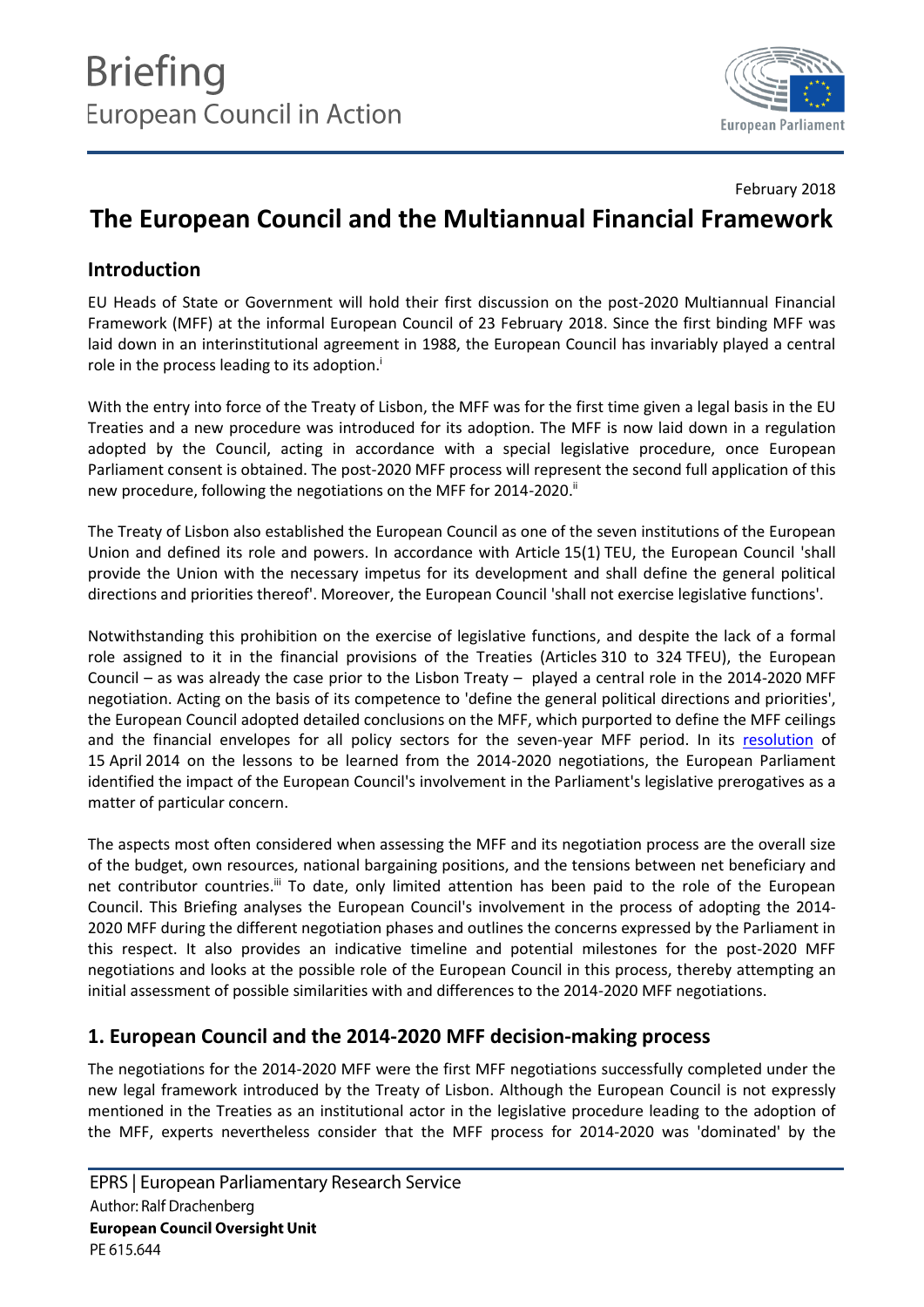European Council,<sup>iv</sup> which adopted detailed conclusions on the MFF on the basis of its over-arching competence to define the 'general political directions and priorities' of the Union.

### **1.1 Legal framework and contents of the MFF package**

Prior to the Treaty of Lisbon, the MFF was enshrined in an interinstitutional agreement. As provided in Article 312(2) TFEU, the MFF is now laid down in a regulation adopted by the Council, acting by unanimity in accordance with a special legislative procedure, after obtaining the consent of the European Parliament.

#### **Box 1 – [Article 312](http://www.lisbon-treaty.org/wcm/the-lisbon-treaty/treaty-on-the-functioning-of-the-european-union-and-comments/part-6-institutional-and-financial-provisions/title-2-financial-provisions/chapter-2-the-multiannual-financial-framework/632-article-312.html) TFEU**

1. The multiannual financial framework shall ensure that Union expenditure develops in an orderly manner and within the limits of its own resources.

It shall be established for a period of at least five years. The annual budget of the Union shall comply with the multiannual financial framework.

2. The Council, acting in accordance with a special legislative procedure, shall adopt a regulation laying down the multiannual financial framework. The Council shall act unanimously after obtaining the consent of the European Parliament, which shall be given by a majority of its component members.

The European Council may, unanimously, adopt a decision authorising the Council to act by a qualified majority when adopting the regulation of the Council referred to in the first subparagraph.

3. The financial framework shall determine the amounts of the annual ceilings on commitment appropriations by category of expenditure and of the annual ceiling on payment appropriations. The categories of expenditure, limited in number, shall correspond to the Union's major sectors of activity.

The financial framework shall lay down any other provisions required for the annual budgetary procedure to run smoothly.

4. Where no Council regulation determining a new financial framework has been adopted by the end of the previous financial framework, the ceilings and other provisions corresponding to the last year of that framework shall be extended until such time as that act is adopted.

5. Throughout the procedure leading to the adoption of the financial framework, the European Parliament, the Council and the Commission shall take any measure necessary to facilitate its adoption.

The European Council is not expressly mentioned in Article 312 TFEU as a participant in the special legislative procedure. The only reference to the European Council is found in the second paragraph of Article 312(2) TFEU, which envisages that the European Council may authorise the Council to act by qualified majority when adopting the MFF Regulation.

In terms of content, the MFF Regulation fixes ceilings on expenditure corresponding to the Union's major policy fields for a period of at least five years. The EU's annual budgets must respect these ceilings. Although the European Parliament is one arm of the budgetary authority and also co-decides on about 60 sectoral regulations establishing funding programmes, it is only consulted on new own resources decisions, which, in practice, are always adopted together with the MFF Regulation. This discrepancy in the involvement of the Parliament has turned out to be one of the major challenges of the MFF negotiation process.

#### **1.2 Main phases of the negotiations on the 2014-2020 MFF**

The process of deciding on the 2014-2020 MFF ran from October 2010 to December 2013, and developed in three phases: (i.) pre-negotiation phase (28 October 2010-28 June 2011), starting with the first reference to the next MFF in the European Council conclusions; (ii.) negotiations between Member States, opening with the Commission's proposal for the MFF on 29 June 2011, continuing through deliberations in the General Affairs Council,<sup>v</sup> and concluding with the political agreement between Heads of State or Government on 8 February 2013; and (iii.) formal negotiations between the Council and European Parliament, starting after the agreement in the European Council and lasting until the adoption of the MFF on 2 December 2013. Figure 1 outlines the major events of and contribution by the main EU actors during the process, and shows that the European Council discussed the MFF in all phases, but was particularly active in phase two, when the deliberations in the Council were suspended for several months while the dossier was referred in its entirety to the European Council.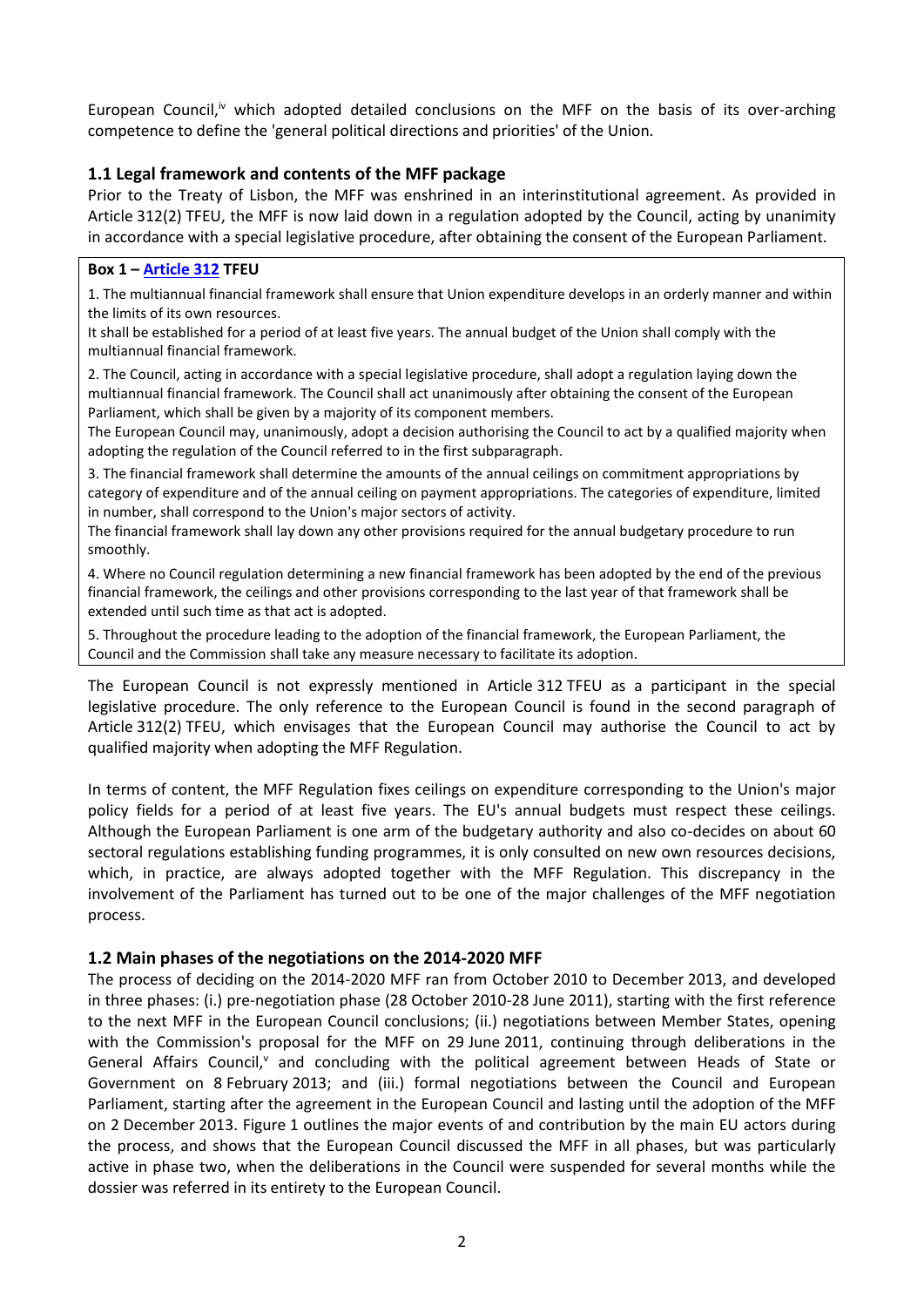



Source: EPRS.

**Table 1 – Timeline for 2014-2020 MFF negotiation process** 

| Date                | Action/Event                                   | Actor                               |
|---------------------|------------------------------------------------|-------------------------------------|
| 28-29 October 2010  | Meeting                                        | European Council                    |
| 18 December 2010    | Letter to freeze new MFF at inflation level    | Five Heads of State or Government   |
| 6 June 2011         | <b>Resolution</b>                              | European Parliament                 |
| 28 June 2011        | Common approach on how to organise the work    | Council                             |
|                     | of the next MFF                                |                                     |
| 29 June 2011        | MFF regulation proposal                        | <b>European Commission</b>          |
| <b>July 2011</b>    | Informal General Affairs Council: Start of the | <b>Council and Parliament</b>       |
|                     | briefings and debriefings                      |                                     |
| 8-9 December 2011   | <b>Discussions on MFF</b>                      | European Council                    |
| 13 June 2012        | Resolution                                     | European Parliament                 |
| 23 October 2012     | Resolution                                     | European Parliament                 |
| 22-23 November 2012 | <b>European Council meeting</b>                | European Council                    |
| 7-8 February 2013   | Agreement on MFF                               | European Council                    |
| 13 March 2013       | Resolution                                     | European Parliament                 |
| 13 May 2013         | Formal negotiations on the MFF regulation      | <b>EP and Council</b>               |
| 27 June 2013        | Political agreement                            | Presidents of three EU institutions |
| 27-28 June 2013     | Meeting                                        | European Council                    |
| 19 November 2013    | Vote on MFF regulation                         | European Parliament                 |
| 2 December 2013     | <b>Adoption of MFF Regulation</b>              | Council                             |
| 15 April 2014       | EP 'lessons learned' resolution                | European Parliament                 |

### **1.3 Discussions in the European Council**

The European Council played a significant role throughout the whole MFF negotiation process, from the first European Council conclusions regarding the 2014-2020 MFF on 28-29 October 2010 and the adoption of the MFF regulation on 2 December 2013. However, the level of attention Heads of State or Government leaders devoted to the MFF during that time period varied, with particular attention paid from June 2012 to June 2013. Of the total 22 European Councils that took place in this period, EU Heads of State or Government addressed the 2014-2020 MFF at 9 European Council meetings between October 2010 and December 2013 (see Figure 2). Two European Council meetings were almost entirely devoted to the MFF in November 2012 and February 2013, so that MFF received the European Council's full attention during a concentrated period of three to four months. The focus of the Heads of State or Government on the MFF can be explained by the fact that they were tackling the economic and financial crisis at the time and, until the European Council meeting of November 2012, technical negotiations were taking place at the level of the General Affairs Council.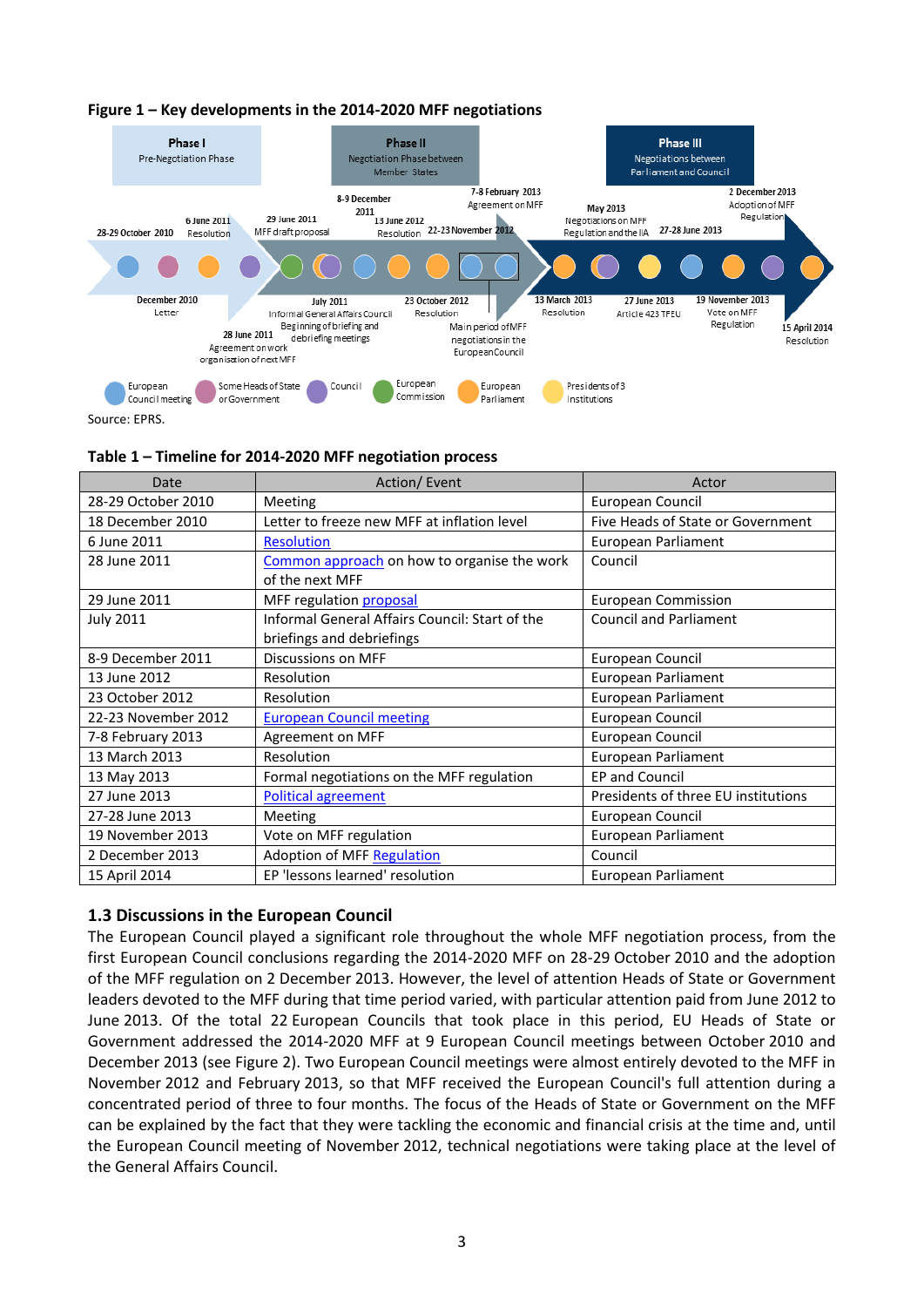

**Figure 2 –2014-2020 MFF process at the European Council between October 2010 and December 2013**

Of the nine meetings where the European Council addressed the MFF, Heads of State or Government discussed the topic with varying intensity. On five occasions, EU leaders had significant discussions and/or made decisions, while at four meetings the discussions were brief and less significant.<sup>vi</sup> Table 2 indicates the European Council's main issues or statements on the MFF.

| <b>European Council</b> | <b>Major</b> | <b>Mention</b>            | <b>Main issue or statement</b>                                     |
|-------------------------|--------------|---------------------------|--------------------------------------------------------------------|
| meeting                 | debate or    | only                      |                                                                    |
|                         | decision     |                           |                                                                    |
| 28-29 October 2010      | x            |                           | Next MFF shall reflect Member States' consolidation efforts.       |
| 16-17 December 2010     |              | $\boldsymbol{\mathsf{x}}$ | Presidency update on negotiations.                                 |
|                         |              |                           | (But) final stage for negotiation foreseen for European Council of |
|                         |              |                           | June 2012.                                                         |
| 9 December 2011         |              | $\boldsymbol{\mathsf{x}}$ | Set the aim of adopting the MFF by end of 2012.                    |
| 28-29 June 2012         | x            |                           | Discussion on the negotiation to date. Message: The next MFF is    |
|                         |              |                           | important for strengthening growth and employment.                 |
|                         |              |                           | Final deliberation in European Council set for November 2012.      |
| 18-19 October 2012      |              | $\mathsf{x}$              | The European Council will devote a special meeting in              |
|                         |              |                           | November 2012 to reaching agreement on the next MFF and            |
|                         |              |                           | ensure that it is adopted by the end of the year.                  |
| 22 November 2012        | X            |                           | A moderation budget and one for growth.                            |
|                         |              |                           | First attempt to reach agreement on the MFF. Negotiations          |
|                         |              |                           | failed and the President of the European Council was given a       |
|                         |              |                           | mandate, together with the President of the Commission, to         |
|                         |              |                           | continue bilateral exchanges with the Member States with a         |
|                         |              |                           | view to reaching a deal in February 2013.                          |
| 7-8 February 2013       | x            |                           | Political agreement.                                               |
| 27-28 June 2013         | x            |                           | UK rebate and use of MFF for youth employment.                     |
| 19-20 December 2013     |              | $\boldsymbol{\mathsf{x}}$ | Welcomes the adoption of the 2014-2020 MFF.                        |

**Table 2 – European Council statements on the 2014-2020 MFF process**

# **1.4 Phase 1 – Pre-negotiation**

EU budget discussions between the Heads of State or Government have historically been characterised by a cleavage between net contributors and net beneficiaries, which intensified following the EU enlargements of 2004 and 2007.<sup>vii</sup> This dividing-line was particularly apparent during the negotiations for the 2014-2020 MFF, due to the impact of the financial and economic crisis on Member States' national budgets.

Early in the process, the 28-29 October 2010 European Council meeting marked a critical and decisive juncture for the outcome of the 2014-2020 MFF process. Heads of States or Government already [declared](http://data.consilium.europa.eu/doc/document/ST-25-2010-INIT/en/pdf) that 'it is essential that the European Union budget and the forthcoming Multiannual Financial Framework reflect the consolidation efforts being made by Member States to bring deficit and debt on to a more sustainable path'. This was followed by the [letter](https://www.gov.uk/government/news/letter-to-president-of-european-commission) of 'the five' of 18 December 2010 – namely Finland,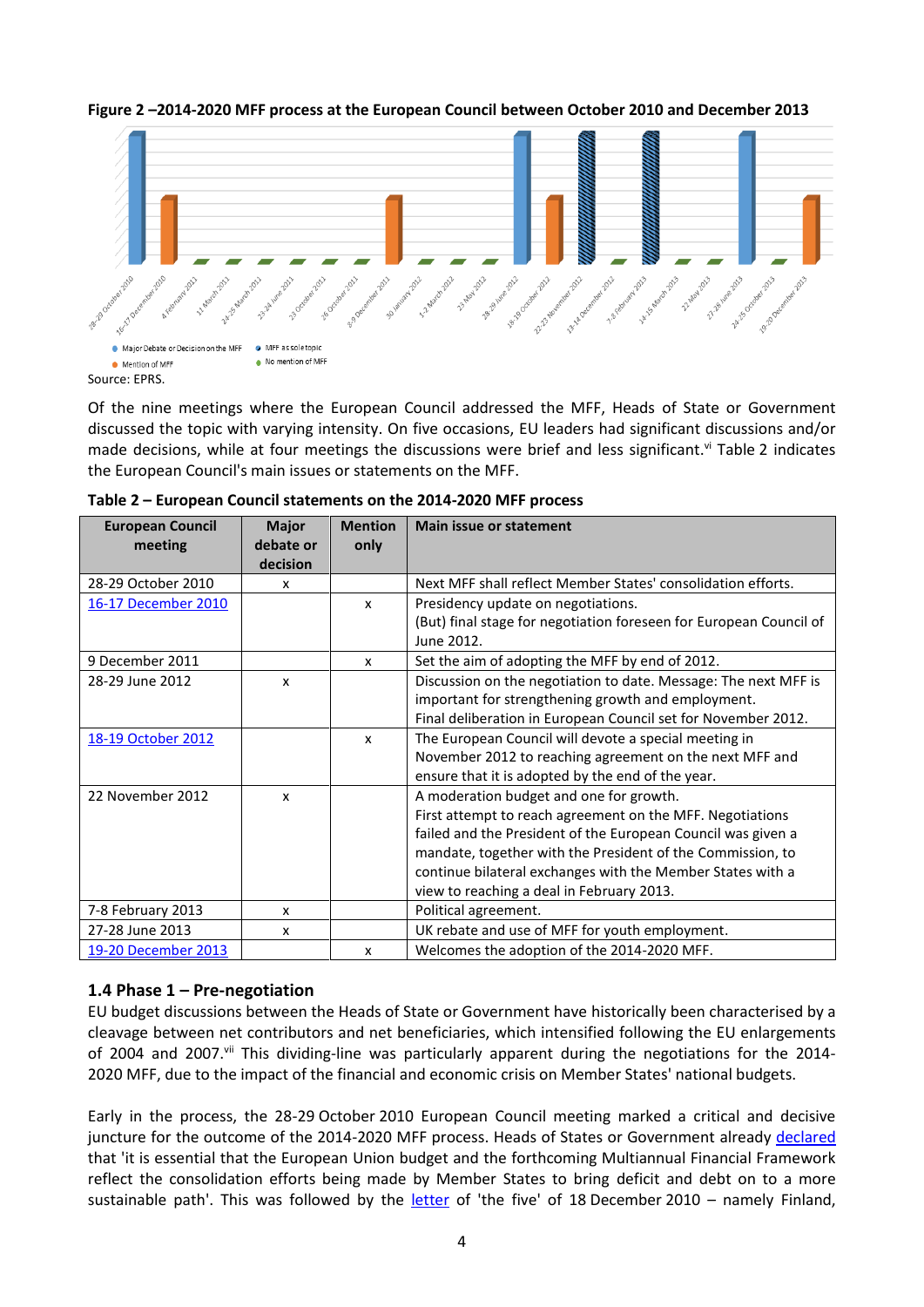France, Germany, the Netherlands and the United Kingdom – to the European Commission President, in which they stated that 'payment appropriations should increase, at most, by no more than inflation over the next financial perspectives', thereby effectively seeking to cap the next MFF. These early statements by the European Council, and a group of important Member States, preconditioned the result of the negotiations on the 2014-2020 MFF, long before the European Commission presented its proposal, or Council and Parliament began negotiations.

### **1.5 Phase 2 – Negotiations between Member States**

Phase two began with the publication of the European Commission's [proposal](http://www.europarl.europa.eu/registre/docs_autres_institutions/commission_europeenne/com/2011/0398/COM_COM%282011%290398_EN.pdf) for the MFF Regulation for 2014-2020 on 29 June 2011. While the European Council frequently made references to the MFF negotiations, Heads of State or Government themselves became involved in the negotiations only from the European Council [meeting](http://data.consilium.europa.eu/doc/document/ST-76-2012-INIT/en/pdf) of 28-29 June 2012. Up until that point, deliberations on the Commission's MFF proposals proceeded within the General Affairs Council (GAC). At this stage, the EP was also invited to briefing and debriefing meetings with the GAC, around every such GAC meeting on the MFF. Viii This practice was established to give effect to Article 312(5) TFEU, which stipulates that 'throughout the procedure leading to the adoption of the financial framework, the European Parliament, the Council and the Commission shall take any measure necessary to facilitate its adoption'. Once the deliberations within the GAC were sufficiently developed, the discussions at Council level, as well as briefing/debriefing meetings with the Parliament, were suspended, while the dossier was transmitted to the European Council for a global deliberation on figures, including the levels of the MFF and own resources ceilings and the amounts of the sectoral financial envelopes.

At its June 2012 meeting, the European Council stressed 'the importance of the next MFF for strengthening growth and employment'. Of the six European Council meetings held between the publication of the Commission proposal and the June 2012 European Council, the only meeting that addressed the next MFF was the summit of 9 December 2011, which [called](http://data.consilium.europa.eu/doc/document/ST-139-2011-REV-1/en/pdf) for adoption of the MFF by the end of 2012. This deadline was not ultimately met, as the European Council of 22-23 November 2012 could not reach an agreement, despite significant convergence of the different positions.<sup>ix</sup> At that meeting, the Heads of State or Government gave the European Council President a mandate to continue bilateral discussions with the individual Member States, with a view to finding an agreement at the next meeting of 7-8 February 2013. There, Heads of State or Government came to a [political agreement,](https://www.consilium.europa.eu/uedocs/cms_data/docs/pressdata/en/ec/135344.pdf) which capped commitments at one per cent of total EU gross national income (GNI). In its detailed 48-page conclusions, the European Council set out the precise figures to be inserted in the entire MFF legislative package – an involvement which [many](http://www.europarl.europa.eu/sides/getDoc.do?pubRef=-//EP//TEXT+TA+P7-TA-2013-0078+0+DOC+XML+V0//EN) in the Parliament considered as going against the letter of the Treaty. Herman Van Rompuy, the President of the European Council at the time, [underlined](http://europa.eu/rapid/press-release_PRES-13-48_en.htm) that 'for the first time ever, there is a real cut compared to the last MFF' and that, in his view, it was a 'balanced and growth-oriented budget'.

### **1.6 Phase three – Negotiations between Council and European Parliament**

Once Heads of State or Government had reached a political agreement, negotiations between the European Parliament and the Council began. At that moment, EU leaders also [stressed](http://data.consilium.europa.eu/doc/document/ST-37-2013-INIT/en/pdf) that the 'legislative texts now need to be adopted as soon as possible'. Parliament's first reaction to the political agreement, its [resolution](http://www.europarl.europa.eu/sides/getDoc.do?pubRef=-//EP//TEXT+TA+P7-TA-2013-0078+0+DOC+XML+V0//EN) of 13 March 2013, was very negative, but it agreed to 'enter into fully fledged negotiations with the Council'. The Irish Presidency of the Council received the mandate to begin negotiations with the Parliament. This mandate was very limited in scope and did not envisage any deviation from the total amount for the MFF agreed on by EU leaders. Negotiations began on 13 May 2013, and the Presidents of the European Parliament, the Commission and the Council reached a [political agreement](http://europa.eu/rapid/press-release_SPEECH-13-583_en.htm) on 27 June 2013, which wa[s endorsed](http://register.consilium.europa.eu/doc/srv?l=EN&f=ST%2011732%202013%20INIT) by the Council the following day.

Heads of State or Government welcomed the agreement reached by the Parliament, Council and Commission on the MFF, after they themselves participated in some intense last-minute discussions regarding first and foremost the UK rebate at the [27-28](http://data.consilium.europa.eu/doc/document/ST-104-2013-REV-2/en/pdf) June 2013 European Council.<sup>x</sup> While their [conclusions](http://data.consilium.europa.eu/doc/document/ST-104-2013-REV-2/en/pdf) of 27-28 June 2013 only included a brief statement on the use of the remaining available margins below the MFF ceilings for the years 2014-2017 to fund measures to fight youth unemployment,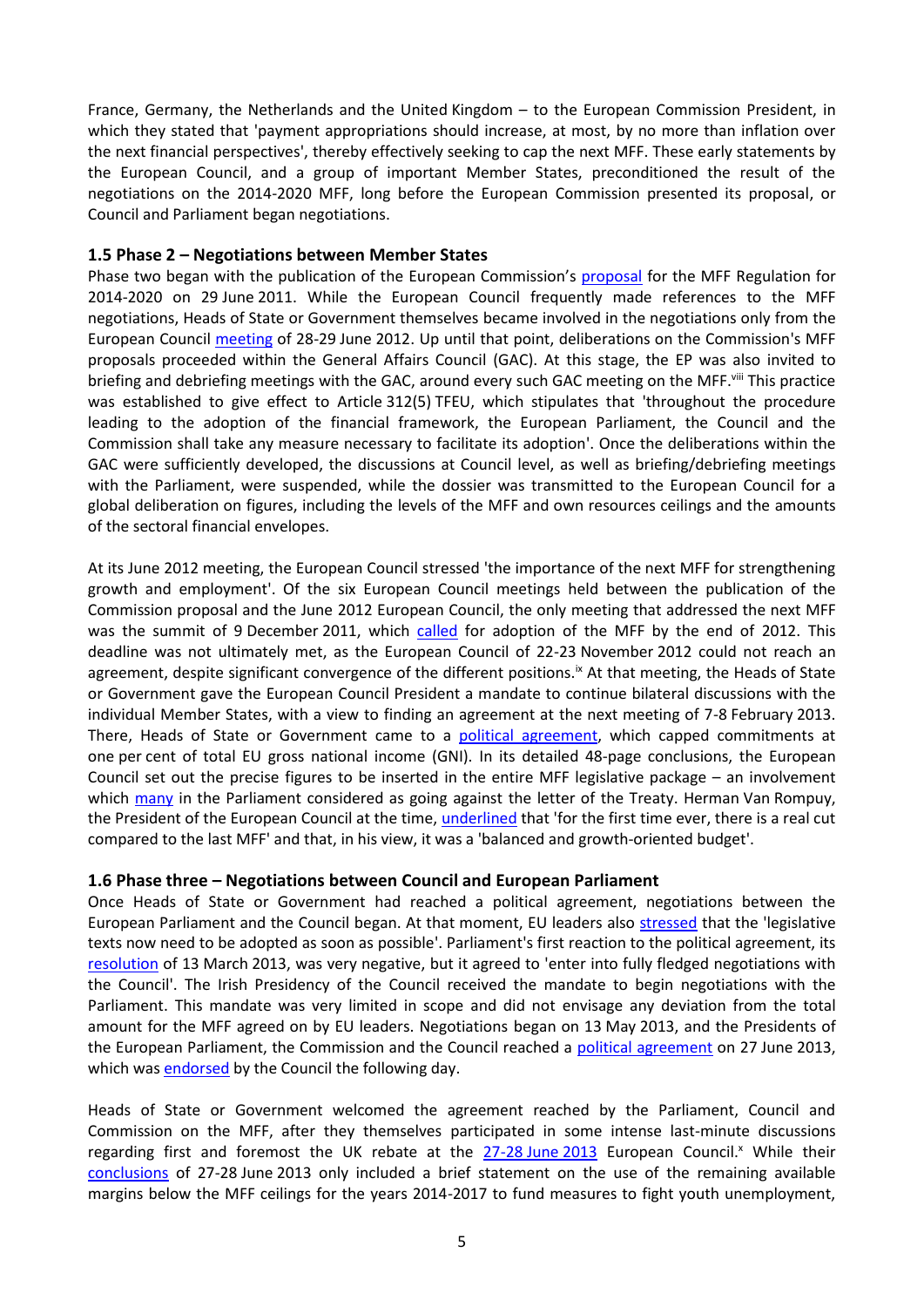observers report that EU leaders held extensive and serious discussions on the MFF, even leading to two important statements appended to the minutes: the first on the UK rebate, and the second regarding the use of the MFF to support youth employment.<sup>xi</sup> The Parliament gave its formal consent to the MFF [Regulation](http://eur-lex.europa.eu/legal-content/EN/TXT/?uri=CELEX%3A32013R1311) on 19 November 2013, and it was then adopted by Council on 2 December 2013, which the European Council welcomed in its conclusions of 19-20 December 2013.

## **1.7 European Parliament achievements**

Although the European Parliament was not able to change the total amount of the 2014-2020 MFF, which was set by the European Council, observers agree that it did obtain a number of important concessions<sup>xii</sup> (see Box 2) from the Member States, which were, in the opinion of some experts, 'further reaching than most Member States would have deemed desirable or even feasible when the progress started'. xiii

### **Box 2 – Main European Parliament achievements in the 2014-2020 MFF negotiations:**

- **Flexibility** to carry-over amounts within the overall MFF ceilings across the seven years;
- **Mid-term review** of 2014-2020 financial framework;
- An interinstitutional **High-Level Group** to examine reform of the **own resources system**;
- **Amending budgets in the 2013 budgetary year** to clear a backlog of unpaid bills.

### **1.8 Assessment of European Council role**

Addressing the European Parliament about the European Council's role in the MFF process, the then President, Herman Van Rompuy, explained that 'Under the Treaty, [the MFF] is a matter for the Council of Ministers and your Parliament. However, we all know from past experience that it is also one of the areas in which the European Council will inevitably be called on to fulfil its role, under Article 15 of the Treaty, of defining the general political directions and priorities'. As regards the legal effects of the European Council's conclusions on the MFF, he stated that 'all the European Council decided was a mandate – albeit a very strong one – for the ordinary Council and its Presidency to take forward in discussion with the Parliament'.

In practice, the Council's deliberations on the MFF and the briefing/debriefing meetings with the Parliament were suspended for several months from November 2012, while the entire file was referred to the European Council for a global deliberation on the figures to be inserted into the MFF Regulation and the accompanying legislative acts. Article 312 TFEU does not envisage such a referral to the European Council. Moreover, whereas the Treaties envisage that the European Council shall define 'general' political directions and priorities, the contents of the conclusions of 8 February 2013 were precise and detailed. It can be queried whether this is compatible with the prohibition on the exercise of legislative functions laid down in the final sentence of Article 15(1) TEU, particularly since the Council considered itself bound by the European Council's conclusions.

In effect, the European Council determined the Council's position on the MFF Regulation and the accompanying legislative acts, thereby also ensuring that the deliberations on the most sensitive elements of the MFF package were conducted behind closed doors, arguably circumventing the Council's obligation under Article 16(8) TEU and Article 15(2) TFEU to deliberate in public on draft legislative acts. Furthermore, the delay caused by the referral of the file to the European Council meant that very little time remained for negotiations between the Council and the European Parliament following the European Council's conclusions. Ultimately, the figures decided by the European Council were transposed unchanged into the relevant legislative acts by the Council, in the case of the MFF Regulation, and by the Parliament and the Council, in the case of the sectoral regulations.

# **2. European Parliament view on European Council role in MFF process**

The European Parliament, for its part, was highly critical of the process leading to the deal on the 2014-2020 MFF and, in particular, on the role played by the European Council. To express its views it adopted a [resolution](http://www.europarl.europa.eu/sides/getDoc.do?pubRef=-//EP//TEXT+REPORT+A7-2014-0254+0+DOC+XML+V0//EN) entitled 'MFF negotiations 2014–2020: Lessons to be learned and the way forward'. The main criticisms included the fact that the European Council played a de facto legislative role, by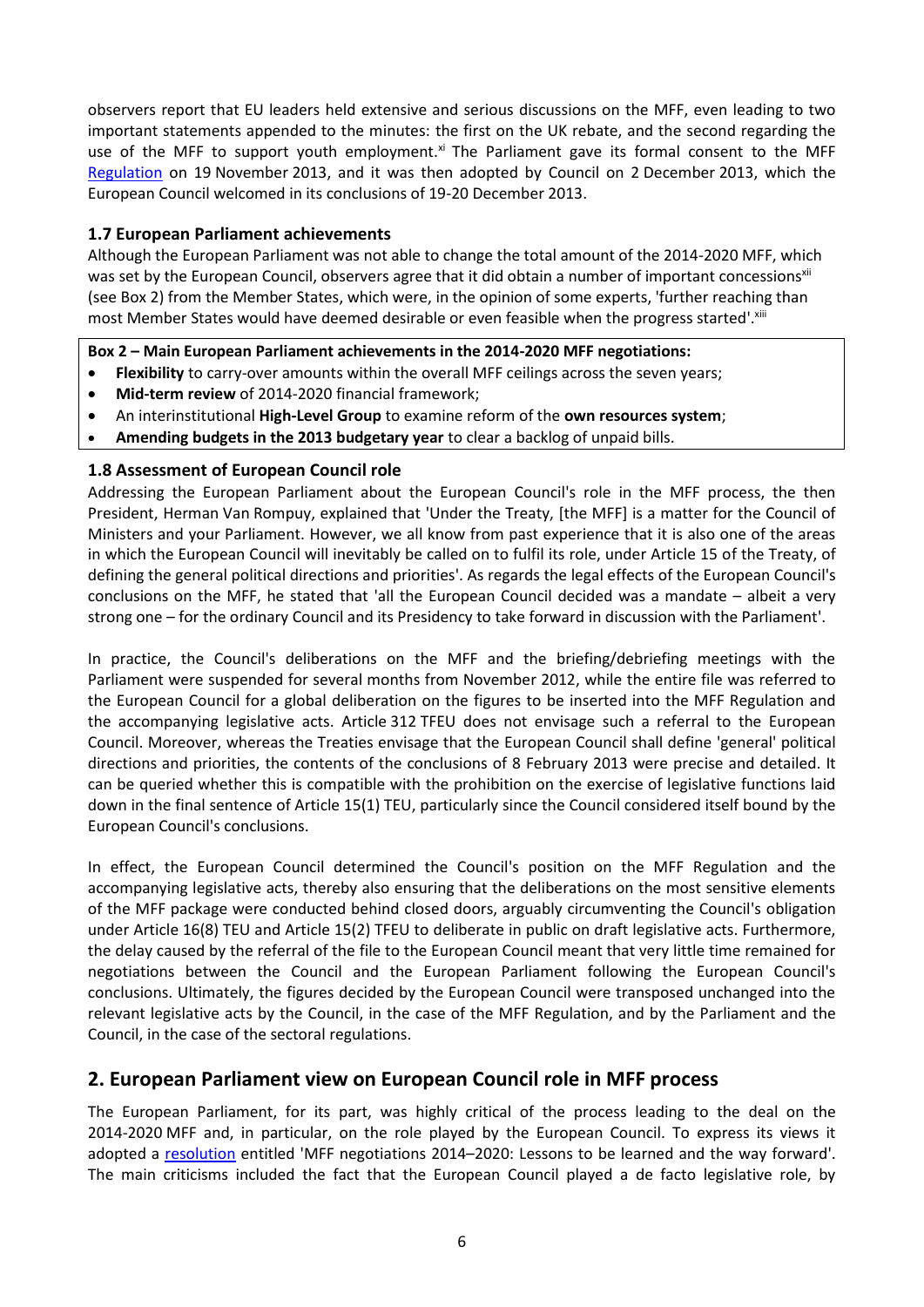predetermining Council's negotiation position, the lack of transparency in the European Council negotiations, as well as the choice of the decision-making method (see Table 3).

| <b>Issue</b>        | European Parliament comment/criticism                                                               |  |  |
|---------------------|-----------------------------------------------------------------------------------------------------|--|--|
| Predetermination    | 'Is deeply concerned at the fact that budgetary debates in the Council have for many years been     |  |  |
| of major part of    | poisoned by the logic of "fair returns" instead of being driven by the logic of the European        |  |  |
| the MFF             | added-value;  Believes that this logic also prevailed in the way the MFF agreement was struck       |  |  |
|                     | by the European Council on 8 February 2013; considers it regrettable that this was reflected in     |  |  |
|                     | the fact that the national allocations, especially from the two biggest areas of expenditure in the |  |  |
|                     | EU budget, agriculture and cohesion policy, were determined at that moment.'                        |  |  |
| <b>Rebates and</b>  | 'Criticises, in particular, the increased number of special allocations and "gifts" granted in the  |  |  |
| special             | course of negotiations between Heads of State and Government, which are not based on                |  |  |
| allocations         | objective and verifiable criteria, but rather reflect the bargaining power of Member States,        |  |  |
|                     | trying to secure their national interests and maximise their net returns.'                          |  |  |
| Decision-making     | 'Regrets that the European Council took a top-down approach to deciding the overall size of the     |  |  |
| method              | MFF 2014-2020, which in turn demonstrates a worrying discrepancy between EU political               |  |  |
|                     | commitments which the European Council has been making and its reluctance to adequately             |  |  |
|                     | finance them.'                                                                                      |  |  |
| Lack of             | 'Considers it regrettable that, prior to the European Council agreement on the MFF of               |  |  |
| negotiations        | 8 February 2013, no meaningful negotiations were held between Parliament and the Council.'          |  |  |
| <b>Negotiation</b>  | 'Council negotiators not having a formal negotiating mandate but instead considering the MFF        |  |  |
| position            | agreement by the European Council as the only point of reference, with no margin for any            |  |  |
|                     | discussion.'                                                                                        |  |  |
| <b>Transparency</b> | 'Denounces the lack of transparency in striking this agreement.'                                    |  |  |
| Legislative role    | 'The European Council does not exercise legislative functions; insists, therefore, that the         |  |  |
|                     | conclusions of the European Council are to be seen as negotiating instructions for the Council      |  |  |
|                     | and that they in no case constitute red lines which cannot be negotiated with Parliament.'          |  |  |
| Legislative         | 'Deplores the fact that, despite Parliament's strong objections, all successive "negotiating        |  |  |
| procedure           | boxes" presented by different Council presidencies and, ultimately, the European Council MFF        |  |  |
|                     | agreement of 8 February 2013 contained a significant number of legislative elements that            |  |  |
|                     | should have been decided under the ordinary legislative procedure.'                                 |  |  |

| Table 3 - Parliament's main criticisms of the European Council's role in the 2014-2020 MFF negotiations |
|---------------------------------------------------------------------------------------------------------|
|---------------------------------------------------------------------------------------------------------|

The [draft report](http://www.europarl.europa.eu/oeil/popups/ficheprocedure.do?lang=&reference=2017/2052(INI)))xiv by the co-rapporteurs on the post-2020 MFF for the European Parliament Committee on Budgets, which prepares the Parliament's position for the upcoming negotiations, recalls this criticism and 'stresses that all elements of the MFF Regulation, including the MFF ceilings, will be part of the MFF negotiations and should remain on the table until a final agreement is reached'.

# **3. Outlook for forthcoming 2021-2027 MFF negotiations**

The current MFF will expire at the end of 2020, and discussions have already begun on how the post-2020 EU budget should look. In June 2017, the European Commission presented a [reflection paper](https://ec.europa.eu/commission/sites/beta-political/files/reflection-paper-eu-finances_en.pdf) on the Future of EU Finances and, on 8-9 January 2018, it organised a [conference](https://ec.europa.eu/epsc/events/shaping-our-future-designing-next-multiannual-financial-framework_en) where national and European politicians gave their views on the priorities for the next MFF. This section will present an outlook for the upcoming negotiation process on the post-2020 MFF, taking formally announced dates into account, such as the publication date of the European Commission proposal for the post-2020 MFF, the timeline set in the Leaders' agenda, including European Council meetings on the MFF, and views expressed by other EU institutions, as well as assumptions drawing on the experience of the last MFF negotiations. The section will also draw attention to the possible impact of the timetable on the negotiation process and on the implementation of the MFF itself.

# **3.1 2021-2027 MFF negotiation process as foreseen in the Leaders' Agenda**

The [Leaders'](https://www.consilium.europa.eu/media/21594/leaders-agenda.pdf) Agenda of October 2017 plans a first (informal) European Council meeting on 23 February 2018 to [discuss,](http://www.consilium.europa.eu/media/32869/en_leaders-agenda_mff.pdf) inter alia, the post-2020 MFF. In order to feed into this process, the European Parliament's Committee on Budgets will adopt a final report ahead of this meeting, with a plenary vote envisaged during the March 2018 plenary session. The Commission has also provided a [contribution](First%20edition.%20The%20‘EU%20Legislation%20in%20Progress’%20briefings%20are%20updated%20at%20key%20stages%20throughout%20the%20legislative%20procedure.) for this European Council meeting. It aims to present its proposal by 'early May 2018', thereby opening phase two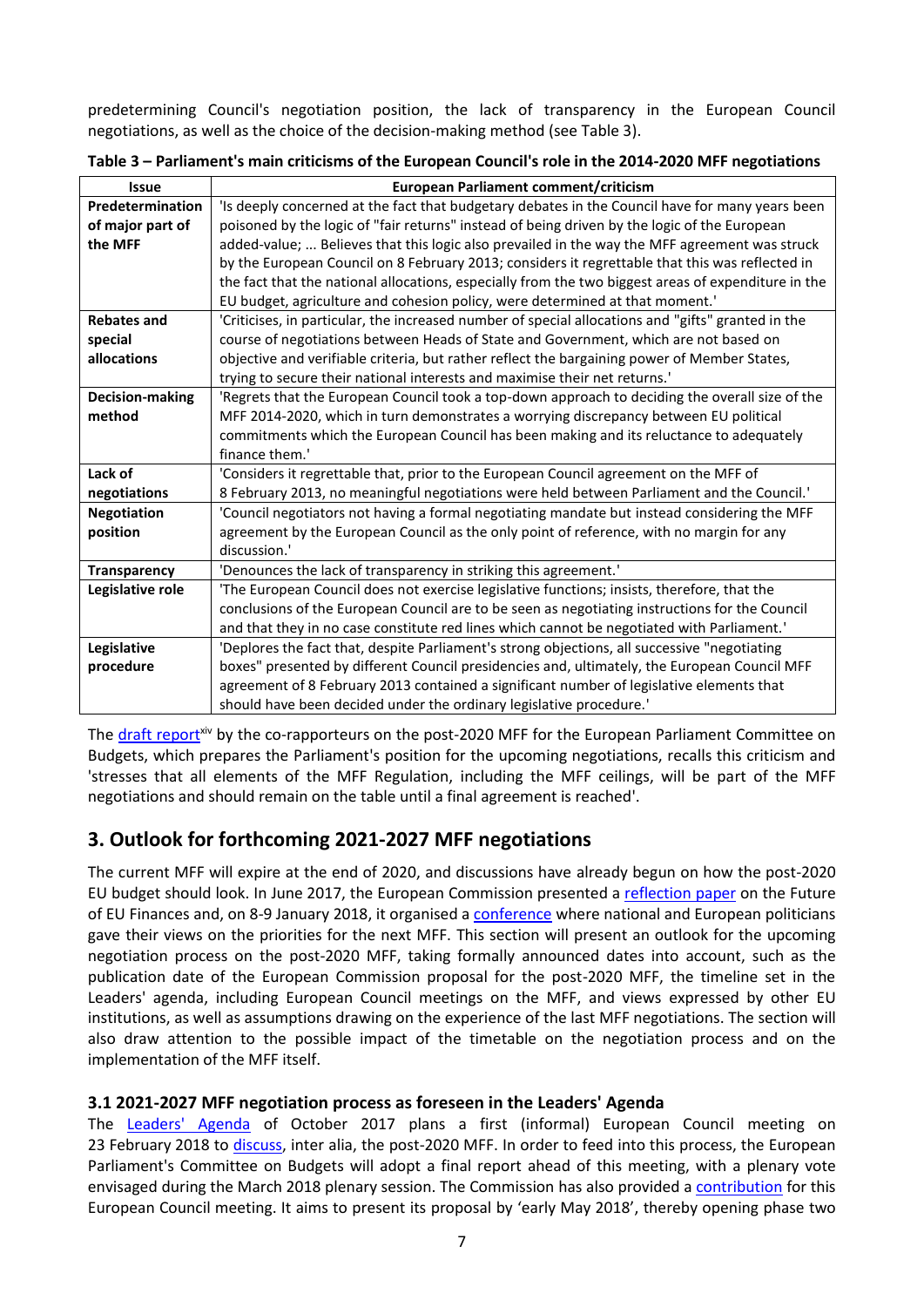of the negotiations.<sup>xv</sup> According to the Leaders' Agenda, the next European Council meeting dedicated to this issue is then planned for 13-14 December 2018, with a further meeting announced for 20-21 June 2019 (see Figure 3). The Leaders' Agenda states that, at that meeting, EU leaders will discuss 'MFF (progress report/discussion aiming for concluding negotiations later in 2019)'. Whether this means that the European Council will express its own position by then, or if the negotiations between the European Parliament and the Council are meant, is not made clear.



#### **Figure 3 – Key developments in the negotiations on the 2021-2027 MFF according to the Leaders' Agenda**

There appears to be clear divergence in views between the EU institutions concerning the MFF timetable – with the Commission and Parliament preferring an early conclusion, whereas the European Council favours finalisation at a later stage. If a political agreement in the European Council were to be concluded in June 2019 and the timetable of the negotiation process for the 2014-2020 MFF were to be repeated, phase three 'formal negotiations between the EP and Council' would start around September 2019 and could last six to seven months, until December 2019 or early 2020. If the European Council only reaches a political agreement at the end of 2019, Parliament and Council are not expected to reach an agreement before the summer of 2020 at the earliest. Both these scenarios would mean that a new European Parliament would be responsible for concluding the negotiations for the next MFF.

| <b>Date</b>                   | <b>Action/Event</b>                               | <b>Actor</b>               |
|-------------------------------|---------------------------------------------------|----------------------------|
| 28 June 2017                  | Reflection paper on the Future of EU Finances     | <b>European Commission</b> |
| 8-9 January 2018              | <b>Multiannual Financial Framework Conference</b> | <b>European Commission</b> |
| 10 January 2018               | Orientation debate on the MFF beyond 2020         | <b>European Commission</b> |
| 14 February 2018              | Commission input to the Leaders' meeting          | European Commission        |
| 23 February 2018              | Informal meeting                                  | European Council           |
| Spring 2018*                  | Parliament's position on the MFF post-2020        | European Parliament        |
| Spring 2018                   | Meeting                                           | The three Presidents       |
| 12 April 2018                 | Discussion on future MFF                          | (General Affairs) Council  |
| Early May 2018, at the latest | MFF draft proposal                                | <b>European Commission</b> |
| 13-14 December                | Meeting                                           | European Council           |
| 23-26 May 2019                | Elections                                         | European Parliament        |
| 20-21 June 2019*              | Progress report, maybe political agreement        | European Council           |
| 1 November 2019               | Taking office                                     | <b>European Commission</b> |
| July 2019*                    | First session                                     | European Parliament        |
| 1 December 2019               | End of mandate/Change of President                | European Council President |
| End of 2019 to summer 2020*   | Adoption of MFF regulation                        | Council                    |
| 1 January 2021                | Start of new budget                               | European Union             |

\*estimated date based on the Leaders' Agenda and/or previous patterns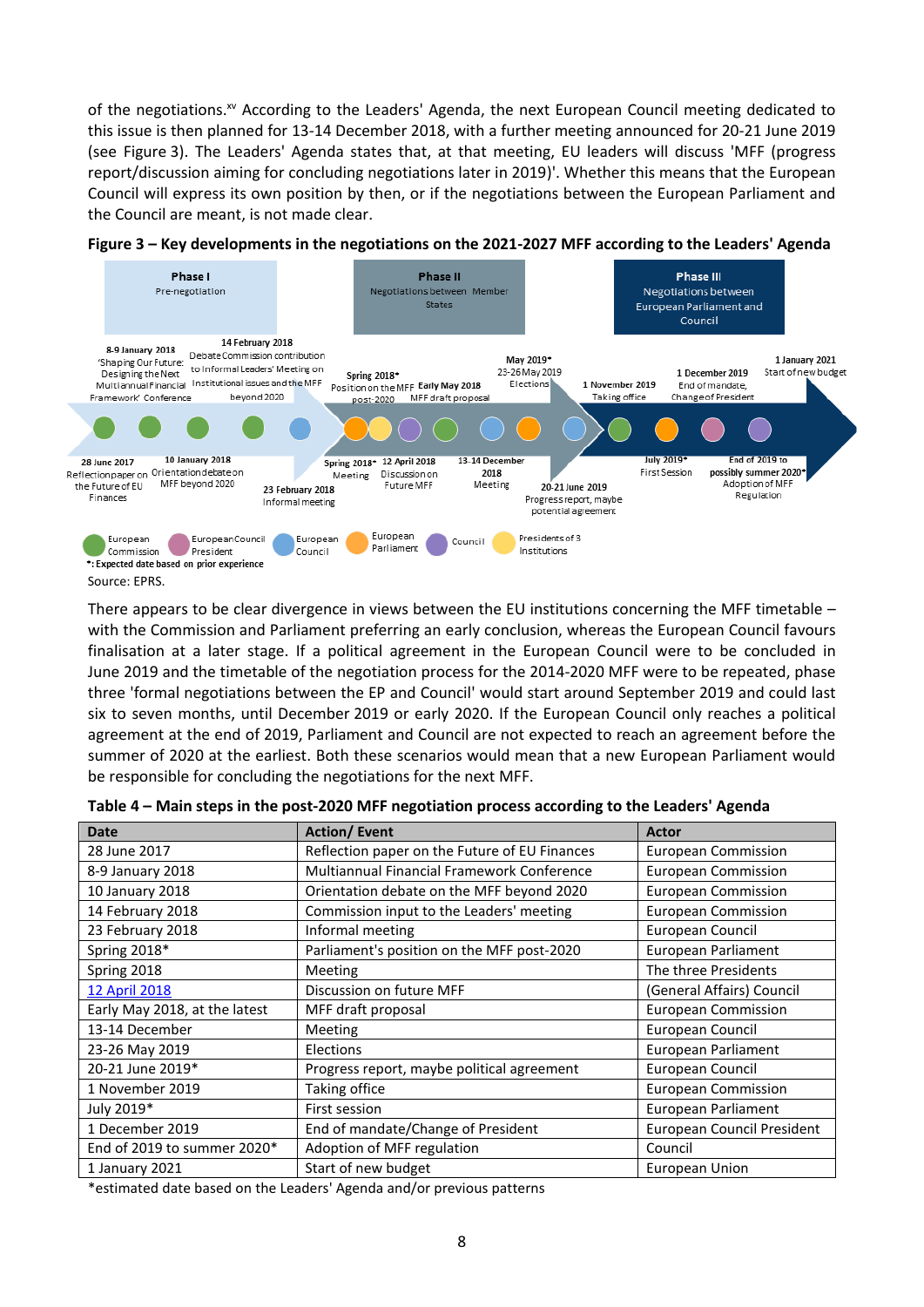Unlike the timeline planned in the Leaders' Agenda, the **[European Commission](https://www.youtube.com/watch?v=kUQgeuRfjhU)** and the European Parliament have expressed their preference for a more ambitious calendar, and strongly stressed the need to finalise the negotiations on the post-2020 MFF ahead of the European Parliament elections in May 2019. In its draft [report](http://www.europarl.europa.eu/oeil/popups/ficheprocedure.do?lang=&reference=2017/2052(INI))) on the next MFF, still in preparation, the Parliament's Committee on Budgets signals a readiness to 'enter immediately into a structured dialogue with the Commission and the Council on the post-2020 MFF with the aim of facilitating the subsequent negotiations and enabling an agreement by the end of this parliamentary term'.

A crucial argument in favour of an early conclusion of the MFF negotiations – i.e. before June 2019 – is that, once the MFF is adopted, the Parliament and Council will still need to agree on several sectoral regulations establishing the Union's funding programmes for 2021 onwards. The Parliament's Committee on Budgets recalls in its draft report that 'in previous financial frameworks, the new programmes were essentially launched some years after the beginning of the period'. This view is also [shared](https://www.youtube.com/watch?v=kUQgeuRfjhU) by the European Commission. Another significant reason for seeking an early agreement is that the newly elected Parliament may not always feel bound by issues already agreed within the financial framework package, and this could further delay the adoption process. Moreover, with the appointments to the top EU positions taking place in the period directly following the European elections, it is unlikely that the institutions will be able easily to dedicate sufficient time at that moment.

### **3.2 Comparison between the 2014-2020 MFF and the post-2020 MFF negotiations**

Whilst the legal framework remains unchanged, a certain number of factors will, or could, differ from the previous period and possibly impact upon the course of the upcoming negotiations. These include the degree of European Council involvement, the role of the European Council President, and the political and economic context.

| <b>Issue</b>                          | 2014-2020 MFF process                    | Post-2020 MFF process                      | Comparison       |  |  |  |  |
|---------------------------------------|------------------------------------------|--------------------------------------------|------------------|--|--|--|--|
| <b>European Council involvement</b>   |                                          |                                            |                  |  |  |  |  |
| Number of main                        | 5                                        | 3                                          | Different        |  |  |  |  |
| summits                               |                                          |                                            |                  |  |  |  |  |
| Sequence of                           | Early first meeting and then coming back | Early first meeting and then coming back   | Similar          |  |  |  |  |
| involvement                           | at the end of phase two                  | at the end of phase two                    |                  |  |  |  |  |
| First discussions in                  | 8 months before Commission proposal      | 3 months before Commission proposal        | Similar          |  |  |  |  |
| the European Council                  | and 38 months before new budget period   | and 34 months before new budget<br>period  |                  |  |  |  |  |
| First discussions in                  | 17 months                                | 7 months                                   | <b>Different</b> |  |  |  |  |
| the European Council                  |                                          |                                            |                  |  |  |  |  |
| following                             |                                          |                                            |                  |  |  |  |  |
| Commission proposal                   |                                          |                                            |                  |  |  |  |  |
| Negotiation length                    | 20 months                                | 13 or 19 months*                           | Different/       |  |  |  |  |
| (from Commission                      |                                          |                                            | or similar       |  |  |  |  |
| proposal to European                  |                                          |                                            |                  |  |  |  |  |
| Council agreement                     |                                          |                                            |                  |  |  |  |  |
| European Council                      | Herman Van Rompuy was in the middle of   | Donald Tusk will be at the end of his      | Different        |  |  |  |  |
| President                             | his second mandate at the moment of the  | second mandate or already out of office    |                  |  |  |  |  |
|                                       | final adoption                           | when the MFF is expected to be adopted     |                  |  |  |  |  |
| Legal, political and economic context |                                          |                                            |                  |  |  |  |  |
| EU Membership                         | <b>Enlargement imminent</b>              | <b>Brexit expected</b>                     | <b>Different</b> |  |  |  |  |
|                                       | <b>Budget for EU28</b>                   | Budget for EU27                            |                  |  |  |  |  |
| EU economic climate                   | Crisis mode                              | Improved economic situation                | Different        |  |  |  |  |
| <b>Discourse</b>                      | A number of Member States (e.g. Finland, | A number of Member States have             | Different        |  |  |  |  |
|                                       | France, Germany, Netherlands, the UK)    | openly expressed their support for         |                  |  |  |  |  |
|                                       | fostered the discourse that the GNI      | increasing contributions to the next MFF   |                  |  |  |  |  |
|                                       | contribution should be reduced from the  | to above the current ceiling of 1 per cent |                  |  |  |  |  |
|                                       | outset.                                  | of EU GNI.                                 |                  |  |  |  |  |

#### **Table 5 – Expected similarities and differences in negotiations on the 2014-2020 and the post-2020 MFFs**

\*based on Leaders' Agenda timeline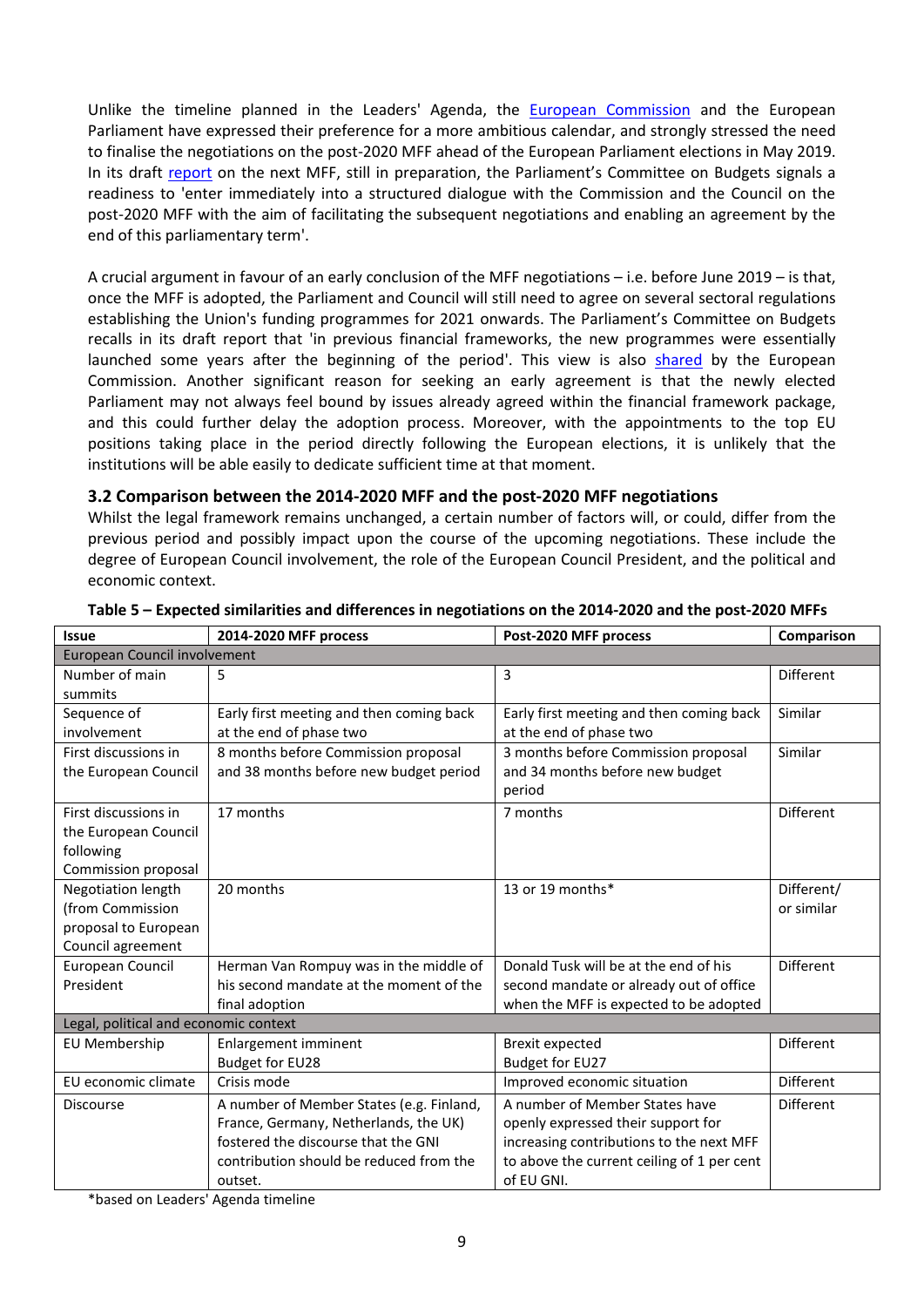#### **3.2.1 European Council involvement**

If the Leaders' Agenda timetable were to prevail, the 'dominant role that the European Council assumed' in the 2014-2020 MFF negotiations, although not a formal actor, would most likely be enhanced. The Leaders' Agenda envisages a more 'hands-on approach' for Heads of State or Government, and regarding the MFF, an in-depth discussion at European Council level as early as three months before the European Commission presents its proposal. While the 2014-2020 MFF negotiations were indeed significantly shaped by the European Council statement, early in the process, that 'the forthcoming Multiannual Financial Framework [should] reflect the consolidation efforts being made by Member States to bring deficit and debt onto a more sustainable path', the in-depth discussions in the European Council only took place after the publication of the European Commission proposal. This time around, under the timetable announced in the Leaders' Agenda, the European Council would, from the outset, unilaterally decide on a timeline for the negotiations, leading to a conclusion only after the European elections.

Under this scenario, following the informal European Council meeting on 23 February 2018, the file would likely return to the hands of the General Affairs Council, as was the case during the previous negotiations, until the European Council returns to the subject on 13-14 December 2018, and again on 20-21 June 2019 (see Figure 4). During this period, there are ample opportunities for Heads of State or Government to discuss the next MFF, formally or informally, since eight other meetings of Heads of State or Government are planned in the Leaders' Agenda, with the possibility to add more if required.



Source: EPRS.

### **3.2.2 European Council President**

The role of Herman Van Rompuy, the European Council President at the time, has been described by observers as central in reaching an agreement in the European Council on the 2014-2020 MFF.<sup>xvi</sup> While the current President is expected to play the same role, there are two significant and related differences. Firstly, whilst Mr Van Rompuy only became directly involved in the MFF negotiations at a late stage in the negotiation process (as he took over responsibility for the negotiations under the Council Presidency from November 2012 onwards), xvii Donald Tusk in contrast is attempting to shape the discussions on the post-2020 MFF very early in the process. Mr Tusk used the new working methods of the Leaders' Agenda to [propose](https://www.consilium.europa.eu/media/32143/en_leaders-agenda-note-on-migration_.pdf) a financial instrument dedicated to stemming illegal migration in the next MFF and has set the agenda for the informal European Council of 23 February 2018 to include a political discussion on the post-2020 MFF. Secondly, Mr Tusk will be at a slightly different stage of his mandate as European Council President than his predecessor was. Mr Van Rompuy was in the middle of his second mandate when the European Council agreed on the MFF at its February 2013 meeting, and was involved in the process until the end; and indeed, his intervention in the MFF process at the June 2013 European Council was decisive.<sup>xviii</sup> If the European Council agrees on the post-2020 MFF in June 2019, negotiations between the European Parliament and the Council may only start formally in September 2019, with an expected agreement in mid- to late 2020 at the earliest. Should delays and last minute bargaining between Member States intervene, as was the case during the last MFF negotiations, this could pose an additional challenge –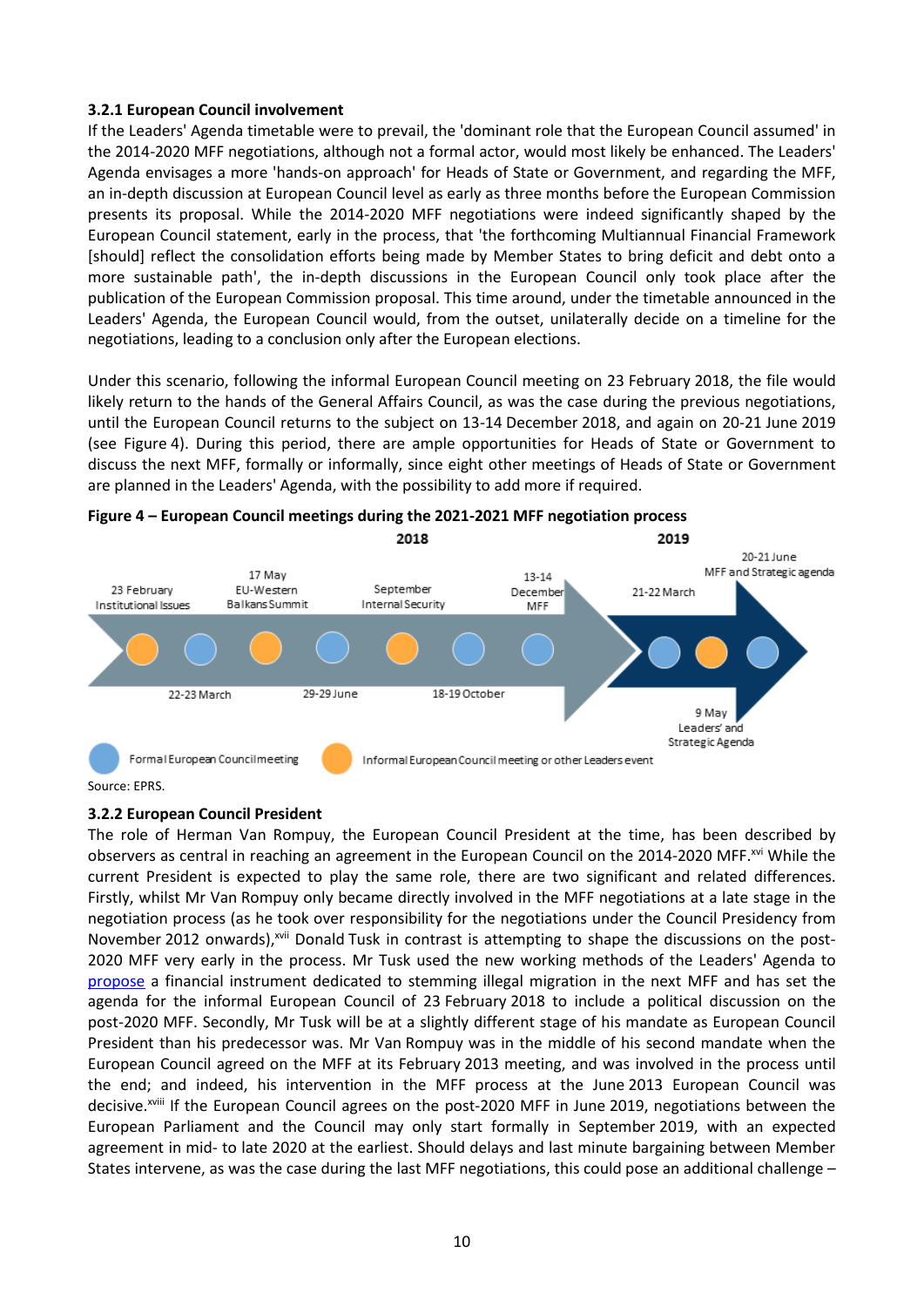a different person would be [President of the European Council,](http://www.europarl.europa.eu/RegData/etudes/BRIE/2016/581404/EPRS_BRI%282016%29581404_EN.pdf) as Tusk's second and final mandate ends on 30 November 2019.

#### **3.2.3 Legal, political and economic context: EU membership, economic climate and discourse**

One important element which has changed since the last MFF is the expected number of EU Member States. The 2014-2020 MFF was designed with Croatia's imminent EU accession in mind, bringing the EU up to 28 Member States. The 2021-2027 MFF will encompass the challenge of the UK's expected departure, creating a funding gap of around 12 per cent of contributions to the EU budget, compared to the previous MFF.<sup>xix</sup> Analysts envisage that the UK's departure will not only have financial consequences, but will also impact on EU policy preferences.<sup>xx</sup> Moreover, the Commission [argues](https://ec.europa.eu/commission/sites/beta-political/files/reflection-paper-eu-finances_en.pdf) that 'the departure of the United Kingdom and the elimination of the associated rebates would already remove some obstacles to reform on the revenue side of the EU budget'.

Another difference in the overall context is related to the EU's economic situation. The negotiations for the 2014-2020 MFF took place at a moment in time when the EU was in a deep economic crisis, which placed considerable pressure from the national level to reduce spending at European level (in particular from net contributing Member States) on many EU leaders. The current economic [upturn](https://ec.europa.eu/epsc/publications/other-publications/europe-back_en?utm_source=POLITICO.EU&utm_campaign=7373de6ac5-EMAIL_CAMPAIGN_2018_01_24&utm_medium=email&utm_term=0_10959edeb5-7373de6ac5-189688461) clearly provides a more favourable context, but this is counter-balanced by the expected funding gap due to the UK exit. Moreover, the economic crisis absorbed considerable European Council attention in the past, so the positive economic climate could also allow Heads of State or Government to treat the post-2020 MFF as a priority issue to which they could devote more time in the European Council.

A third potential difference between the last and the upcoming MFF negotiations relates to the overall discourse of the main actors. The early and outspoken request, mostly by the net contributing Member States, that the 2014-2020 MFF should be smaller than the previous MFF, determined the direction of discussion during the negotiations from the outset, and ultimately won the day. The discourse for the post-2020 MFF seems so far to be developing differently. Whilst it is still too early to have a comprehensive picture, a number of the views expressed by core actors regarding the next MFF support the need to increase the GNI contribution level of the EU budget. This applies not only in relation to the *European* [Commission](https://www.youtube.com/watch?v=QyycD-61wGQ) and the European Parliament, which have traditionally been in favour of increases in the EU budget, but also, and in contrast to the previous MFF, to many Member States, which are arguing for an increase in the GNI contribution to above 1.0 per cent and expressing their willingness to increase their own contribution (e.g. [Estonia,](https://soundcloud.com/politicoeuconfidential/ep30-estonian-president-kersti-kaljulaid-davos-preview-mep-of-the-week) [Ireland,](http://www.europarl.europa.eu/ep-live/en/plenary/video?debate=1516181905672) [Poland,](https://euobserver.com/economic/139415) [Germany and Italy\)](https://www.politico.eu/article/how-to-design-an-eu-budget-migration-financial-framework-brexit/). Some Member States are even [willing](https://www.euractiv.com/section/future-eu/news/hungary-and-poland-defend-larger-european-budget/) to become net contributors. So far, two main arguments are used to support an increase in the GNI contribution (and in some cases in the own resources): the funding gap due to the UK departure and the EU objective to be more ambitious on certain policies (for example, migration and defence).

While the Commission [envisages](https://euobserver.com/institutional/140988) proposing a 2021-2027 MFF of between 1.1 and 1.2 per cent of total EU GNI, the current EP Committee on Budgets co-rapporteurs' draft report calls for 1.3 per cent of total EU GNI. Conversely, even though the European Commissioner for the Budget, Günther Oettinger, reports that some Member States [have indicated](http://www.europarl.europa.eu/ep-live/en/committees/video?event=20180124-1545-COMMITTEE-BUDG) their preference for an EU budget set at 1.0 per cent of total EU GNI, these are fewer in number and, to date, less vocal than previously. Whilst in the last negotiation, the predominant argument tended to be that the EU should first consider how much money is available and then choose between competing priorities, this time many of the contributions so far have stressed that one should first decide what EU priorities one wants to set and then come up with the required funding. The MFF discussion thus starts from a potentially more benign context that the last one, in 2010, even if the negotiations are bound to be intense, complex and tough, if previous experience is anything to go by.